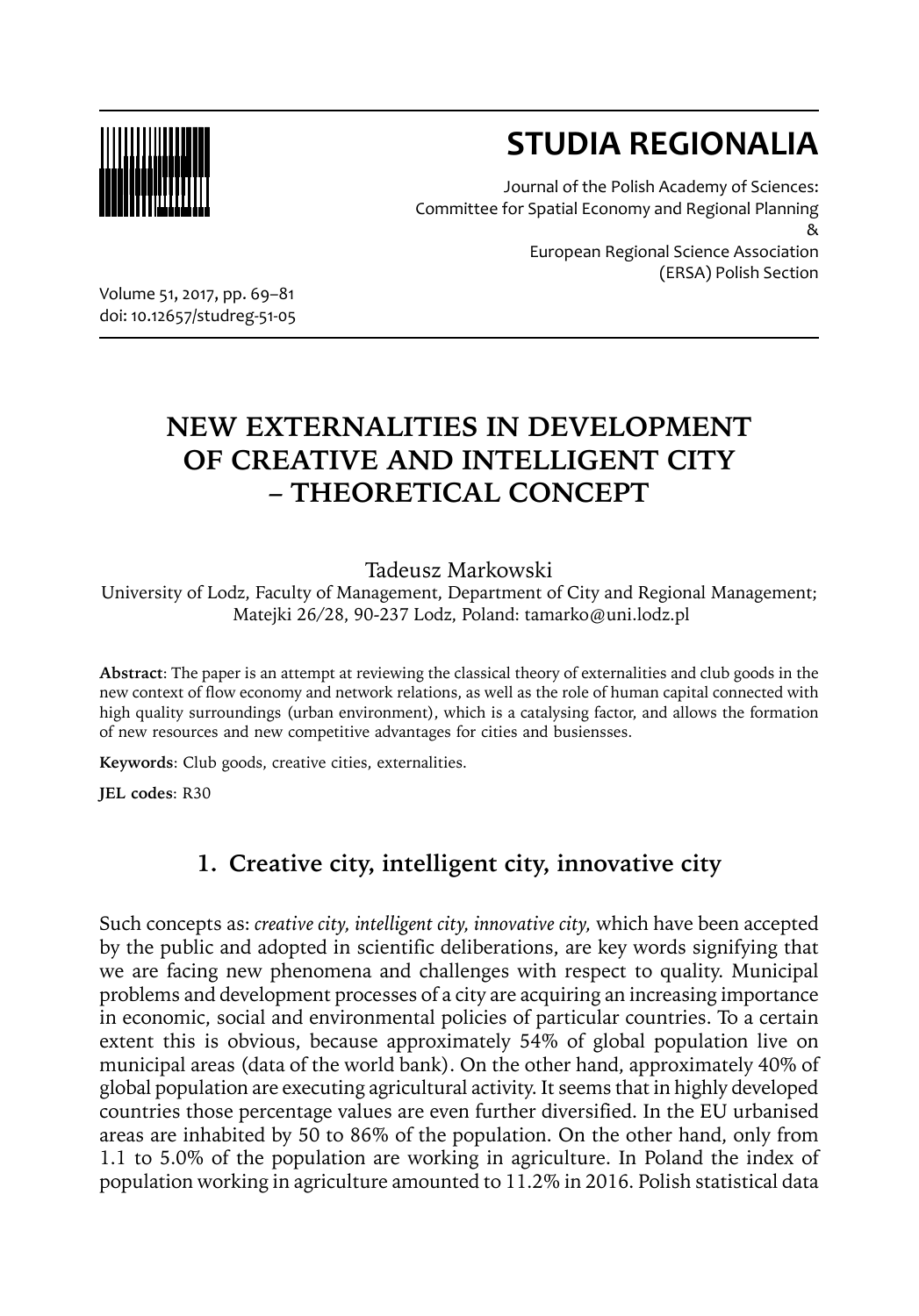distort the picture of the urbanisation level by registering the inhabitants by status of the commune: municipality – rural commune. According to this faulty method the index of inhabitants residing in cities amounts to 61%. *De facto* the index of the number of inhabitants connected with urbanised areas reaches 80% in Poland. And so to orient intervention activities at social and economic processes in a focused and mass way, they should be addressed at municipal areas, and more broadly at municipal functional areas offering non-agricultural forms of activity.

It should be borne in mind that agricultural activity implemented in urban functional areas fulfils other functions, which are not less important, but at times remain underestimated, *e.g.* by supplying the ecological municipal system. This impact is frequently of a bigger importance for the functioning of the municipal system than production of foodstuffs as such. It can and should be categorised to positive external effects of a public nature.

Another cause of seeking new functions fulfilled by modern cities, which is just as obvious, is the contemporary development trajectory oriented at informative and network society. This development trajectory generates a new demand and supply impulse to specific resources which are generated in urbanised and highly complex territorial systems. Such specific new generation driving resources include territorial capital. *Territorial capital comprises specific external advantages generated and available as a result of multifunctional interaction between users of relatively delimited territory. In other words territorial capital has the nature of "complex club goods", dynamic in time and space, which are available to users (club) acting under a functional area". In this perspective the essence of building up lasting competitive advantage for the commercial activities being executed in the functional area is the creation of complex "interactive resources" arising from intense relations (activities) between people organised in various institutions (characterised by high entrepreneurship, innovation and trust), who generate a specific added value that enables the obtaining of high productivity of the manufacturing sector. Those particular resources give companies the competitive advantage on increasingly competitive global markets. The territorial capital may be generated by a skilful combination of natural resources with the quality of physical (spatial) development and intellectual resources of people. It is strictly correlated with the ability to cooperation in functional areas and with a high level of social trust* (Markowski 2016).

Territorial capital is inseparably related with the urban system. It is this particular capital that forms a basis for the generation of products with the use of human creativity and human intelligence with assistance by intelligent IT technologies. This ongoing radical change of the management method was frequently described in literature of the subject: Azkuna (2012), Laundry (2000), Florida (2005), Howkins (2001), Komninos (2008), Mitchell (2007). In Poland these issues have been taken up among others by Domański (2000), Domański and Marciniak (2003), Klasik (2012), Makieła, Szromnik (2012) *etc*.

New developmental paradigms impose the necessity of working out contemporary location factors and referring in development policies to the potential role of complex resources (megaresources) as specific products of evolving civilisation. If we were to assume as per Dembowski (1989) that "resources" are an economic category and a function of human knowledge, then in the process of progressing dematerialisation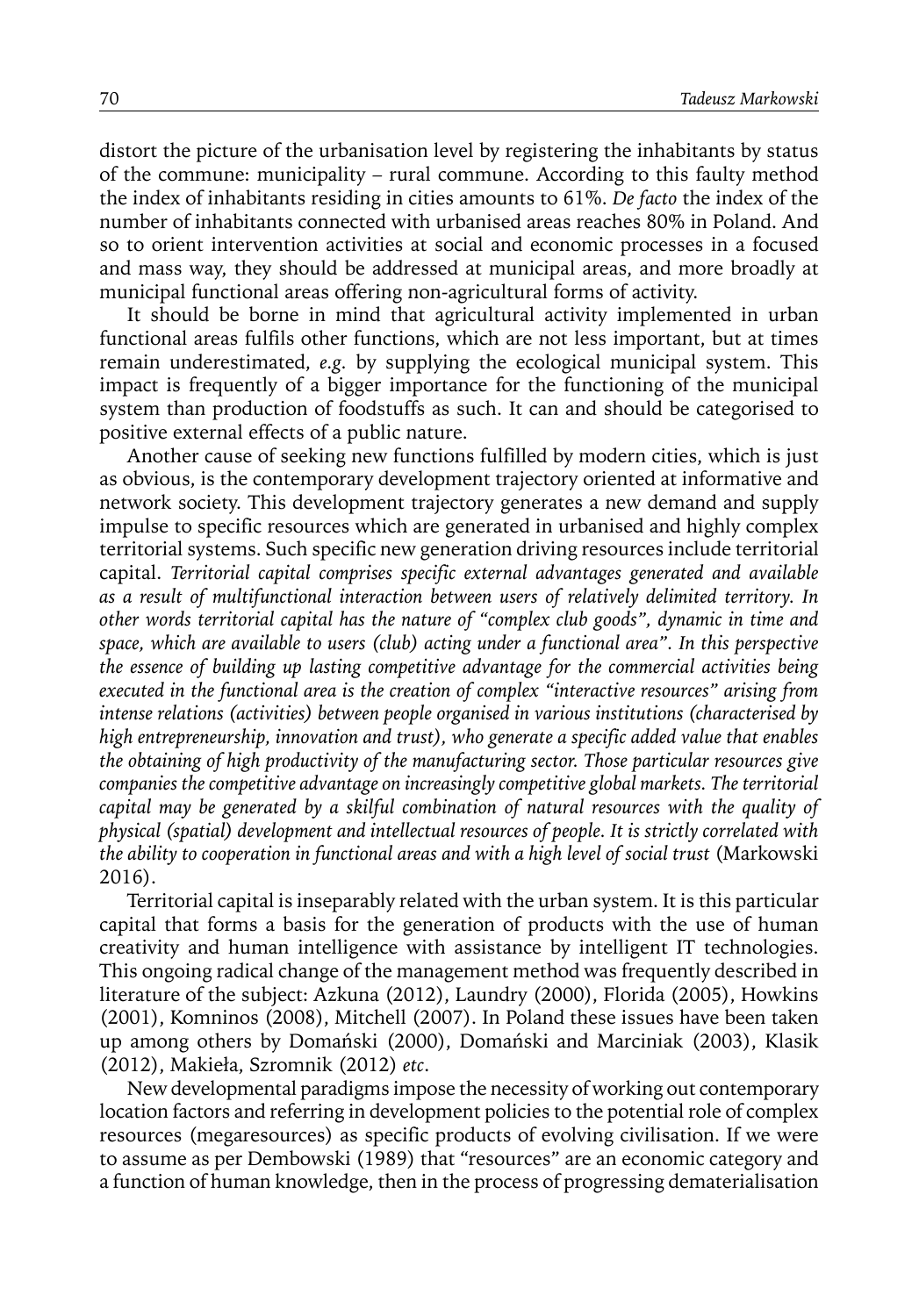of the generation sphere – which is so characteristic for the IT community – we have to presume that in the megaresources the importance of material factors decreases, while the role of intellectual factors grows, *i.e.* knowledge, skills and creativity. Consequently knowledge, skills and creativity connected with a specific location have a decisive influence on the economic growth and development. If appropriately handled, those resources not only generate high profits, but also contribute in a significant way to the transfer of financial benefits to places that generate this megaresource – at the cost of countries and places based on simple resources.

Such model of contemporary development means a greater disproportion in affluence between countries with raw minerals and countries basing on territorial capital. The driving forces of an increasingly polarised world are consequently cities capable of generating the new specific complex resource, and namely the territorial capital.

The currently used phrase *flow economy* emphasises a leap increase in the dynamics and the scale of flows that modify the functioning of the economy also in the qualitative way, especially in the system of accumulation and distribution of resources, products and information. Metaphorically speaking we can talk of new economic metabolism. This metabolism requires further in-depth identification. Its features include an increasing recirculation of products, waste and *just in time* operation. New generation logistics are beginning to play an increasingly important function in the new "economic metabolism", and municipal logistics in particular. Concurrently we are facing increasing disparities between flow stream and spatial and social structure, which are generally of an inert nature. Another phenomenon with a significant impact on contemporary urban areas is the trend of decreasing importance of costs of overcoming the spatial resistance in the use of natural resources and semi-products. Owing to this process, the spatial range of the economic region based on marginal demand costs is for many activities of a *de facto* global nature. In literature of the subject we call such industries territorially unrooted. However, if a monopolist situation does not occur on such a market, in a paradox way globalisation of demand for products and services leads to an increase in the importance of factors connected with the location for companies, yet on the side of supply of non-material resources. Consequently it should be borne in mind that with globalisation of demand for products and services, **sources of competitive advantages of companies become shifted onto other, less mobile resourcerelated location factors,** *e.g.* connected with top quality labour force, the so-called human capital, creative class *etc.* The quality of those resources depends on complex culture and social relations and features of spatial development that guarantee high living quality, diversification of the manufacturing and service sphere, capacity of the territorial system to reconstruct the territorial capital. This thesis is confirmed by studies of new geography indicating that the development is of a focused nature in metropolises and in urbanised areas (the concept of *spike development,* Florida R. (2005a) and not evenly arranged over space (Kudłacz and Markowski 2017).

In conditions of contemporary economy (*i.e.* rapid decrease in internal competitive advantages of companies – achieved as a result of technical and organisational progress – in favour of competitors) maintaining lasting competitive advantage of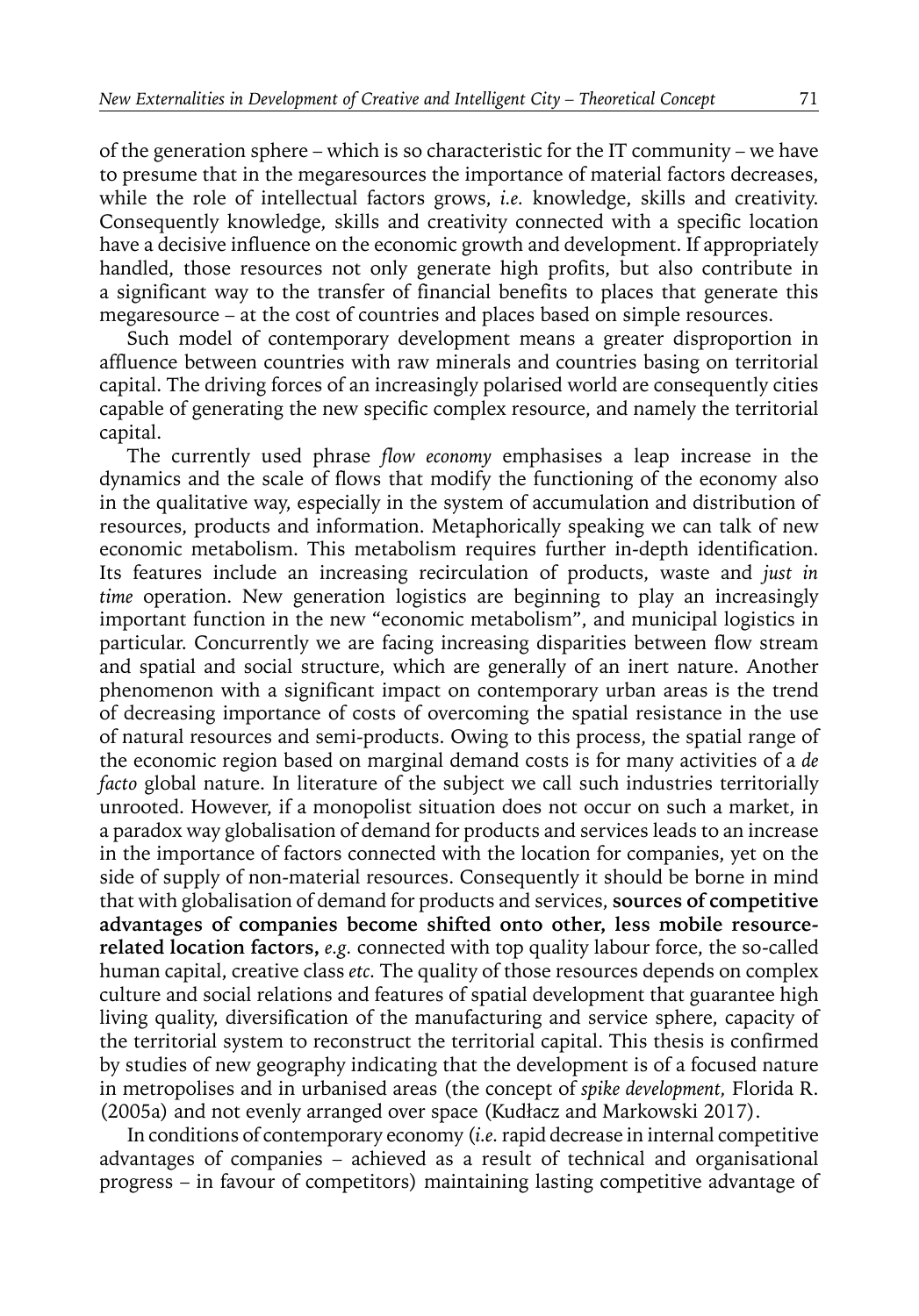companies and territories is to an increasing extent determined by the quality of surroundings and regional (local) externalities cumulated in them. It should be emphasised that transactions in complex network relations are currently becoming an increasingly important source of externalities generated in the form of so-called club goods (Cornes and Sandler 1986). They determine among others competitive advantages of competitive territorial cluster unions. As a result the territorial balance of external effects would decide whether factors of the surroundings (functional area) have a positive or adverse impact on the operational volume of companies. They will consequently affect location behaviour of companies seeking lasting external sources of competitive advantages (Kudłacz and Markowski 2017).

### **2. Specific nature of defective markets and externalities – classical approach**

*Externalities* comprise material and non-material products, which are obtained by the distinguished entity (recipient) from its surroundings, without any compensation on its part of costs of their generation, on the assumption that the recipient is unable to control or affect the magnitude of activity of entities forming those surroundings.

External effects are a result of:

- y Generation of diverse side products in processes of production and consumption;
- Divergence of prices from social production costs as a result of impact of market laws;
- Intentional activities of the authorities and public institutions in the event of supplying public goods;
- Intentional replacement of the market mechanism functioning by methods of administrative determination of prices of goods and production factors, as well as distribution conditions for the establishment for given entities of more or less favourable operating conditions (political externalities).

External effects have a positive or adverse impact on the function of the usefulness of consumption or production of the given recipient. Hence frequently we speak of external advantages or disadvantages, which express the character of the impact exerted by the surroundings in a more unequivocal way (Markowski 1999: 71).

The basis for the delimitation of external effects in urban systems comprises different forms of externalities being a derivative of a synthetic category, such as effects of the agglomeration, *i.e.* advantages and disadvantages arising from the proximity of mutual situation of various activities within the geographical space. We may assume that agglomeration effects are a complex synthetic category or in other words primary advantages and/or conditions necessary for the generation of other generic external effects generated as a result of further evolution of urban systems. Consequently we may distinguish the following:

y **Urbanisation advantages** arising from the accumulation of people and infrastructure creating municipal systems.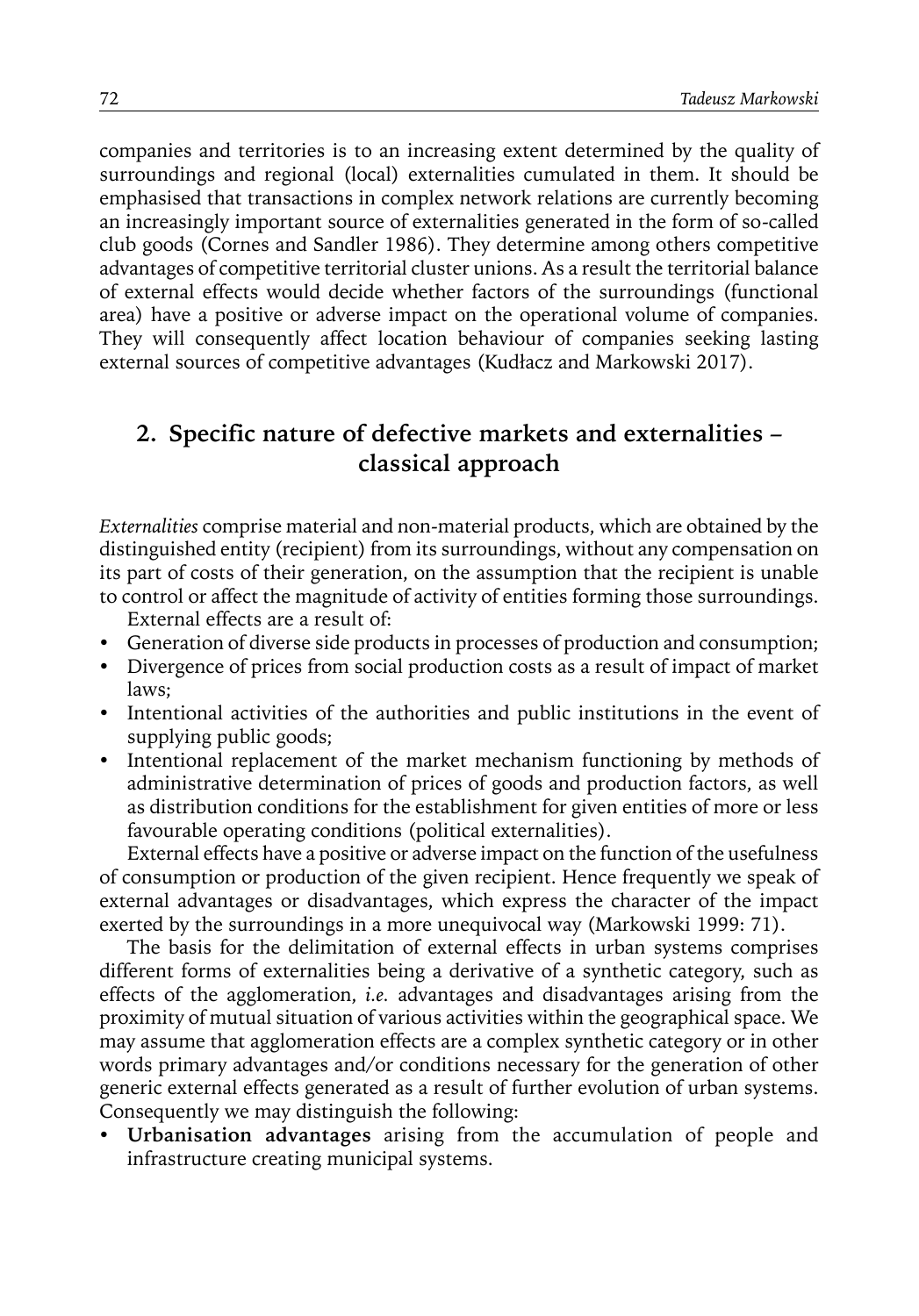- y **Industrial advantages** arising from the accumulation of production and service companies (suppliers and recipients)
- y **Location advantages** arising from the accumulation of the remaining activities.

At present increasingly frequently we tend to speak of advantages, and *de facto* of externalities of metropolisation, *i.e.* effects that arise from the execution of activity of a global importance in metropolitan areas. In extreme cases these may be adverse consequences of space metropolisation (amorphous nature of spatial structures, urbanisation sprawl *etc.*) as an effect of executing activity and manufacturing of products by global companies situated in completely different places. This is not a new phenomenon, nevertheless we are currently faced with a disproportionally high percentage of this type of adverse global effects. Modern technologies and the accumulated capital of global companies allow optimising the growth of companies by assigning decision-making, production and consumptive functions to discount location advantages on a global scale and encumbering by new external effects of recipients also in a global scale.

Agglomeration systems of manufacturers and consumers consequently pass from seeking simple savings, arising from the proximity and number of entities that guarantee obtaining advantages of scale and scope, to the phase of generating additional productive resources, including those of a nature of external effects, which have a private and *quasi*-public character, and in the first place a club. This process is consistent with the definition of development understood as passing from simple systems to complex ones.

Consequently we may speak of three phases in which advantages of an agglomeration are generated: first phase of advantages arising from the proximity of mutual situation, then phase 2 advantages of growing number and diversity and phase 3 – ability to producing diverse club goods. The ability of systems to creating club goods: it is one of the reasons for shifting the growth border of an agglomeration. It should be borne in mind that for many years the economics of a city has been oriented at seeking the optimum and size of the city in an attempt at indicating in this respect directions of actions aimed at limiting the sizes of cities and stimulating the development of smaller ones. In practice all those actions have ended in a bigger or smaller "disaster". It would be worthwhile to have those actions analysed once again taking into account new knowledge about contemporary urbanisation processes, because political milieus are once again making attempts as artificial regulation of the size of cities.

Complex products in the form of club goods offered by urbanised regions (metropolises) can be generated thanks to new methods and technologies of public governance. This is due to the fact that public administration (Osborne and Geabler 1992) is a factor favourable for the generation of club goods of a territorial nature and to extending possibilities of further creation of the economies of scale and scope for business entities operating within the metropolitan area. An effectively managed metropolitan set, with a large number of users, gives an additional competitive advantage to companies which have to be flexible and quickly change their products and service on the basis of specific and highly diversified resources accumulated in the metropolis. Hence effects of the metropolis may comprise the quality of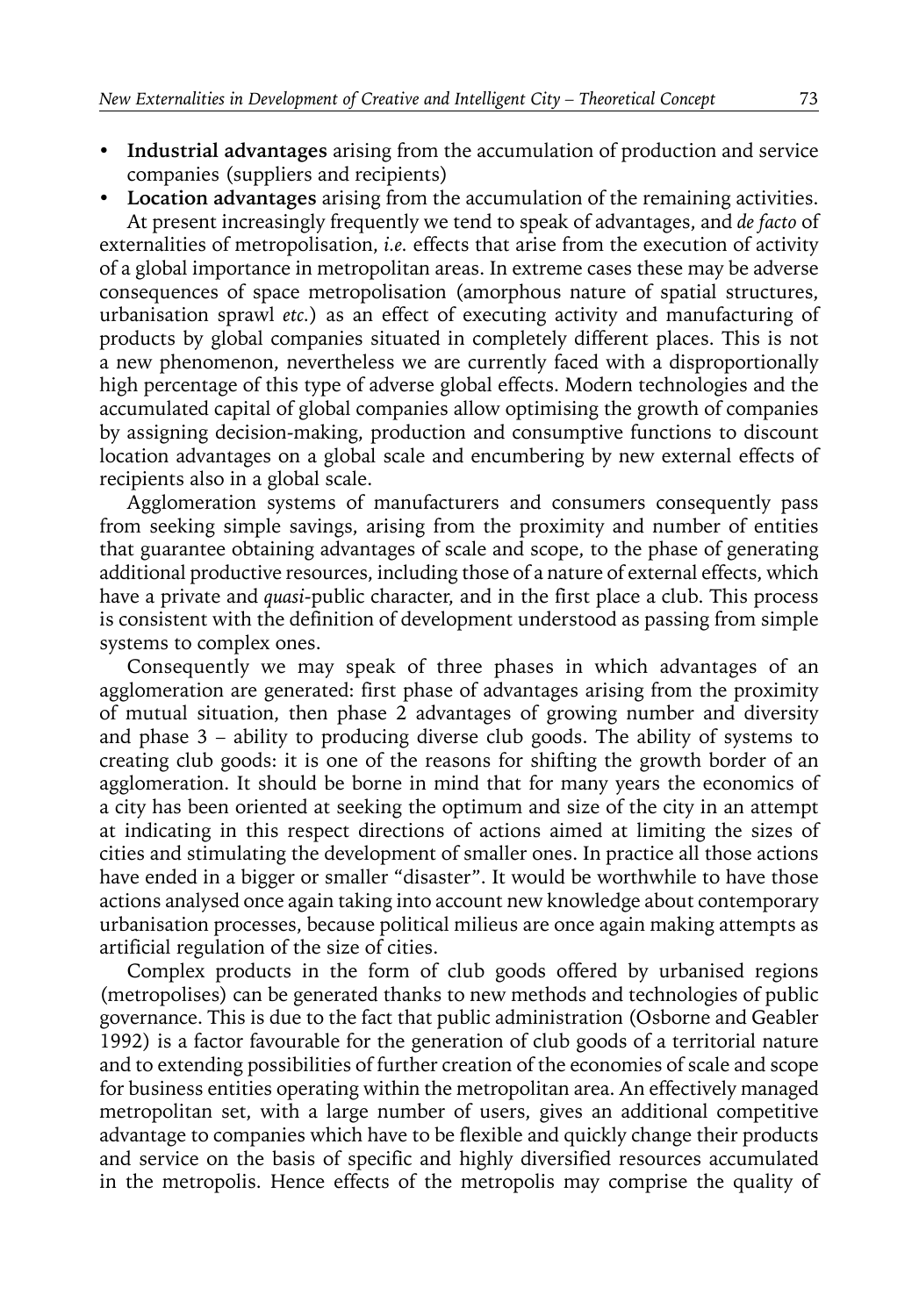spatial development, culture environment, accumulation of creative people, who are tolerant, enterprising etc. Only in such a case it becomes possible to obtain general advantages by all the accumulated companies and consumers, *e.g.* from the allowance for novelty or for example from lowering the level of diversion competition by jointly generated resources (club goods).

Consequently we may seek specific types of new external effects in combination with ways of governing metropolises and with the use of new IT tools characteristics for intelligent applications, *e.g.* computerised systems and the interactive Internet of things. At the same time it is worth emphasising that new IT technologies are also a source of numerous new externalities coming to light, such as for example in the form of an increase in the sensitivity of municipal systems to the disturbances in the functioning of those sophisticated technologies. These are new serious challenges faced by contemporary communities.

The accumulation of new externalities and a growing complexity of municipal systems and development processes require introducing a change in the approach to governance of cities and metropolitan areas. Certainly required is an integrated approach to governance and focusing intervention on external sources of competitive advantages that lie in strategic public goods and club goods. Concurrently one should bear in mind that thanks to new technologies and the development of markets, which are presently being supplied by public authorities, many external effects from the political sphere may pass onto the market sector assisted by computer IT systems without any constraints.

#### **3. Club goods**

Club goods may be defined with reference to the concept of public goods of Samuelson (1954) who defines them on the side of consumption, and not the supplier. Those goods are characterised by two properties: the magnitude of their supply forms an argument for the utility function of each citizen; their consumption by one consumer does not limit those goods available for the remaining persons. Those properties are being met by free goods and those manufactured in the operating process of man, which meet properties of non-competitiveness and non-exclusivity (the so-called purely public goods and mixed goods) defines as public goods.

Private goods are characterised by the fact that one unit of that good may satisfy only one consumer. It is for example impossible to occupy the same person in the same time by two persons.

Public goods represent the polar inversion as regards the first one. Fully public goods are goods the unit of which can satisfy more than one consumer, and an additional consumer does not reduce the amount available for the others.

*Club goods* may be defined as being *quasi* public (Markowski 1999). They differ from public goods in that they are a product of a (group) of a club and their consumption takes place within the club. Consequently costs of their generation have to be borne. Yet those costs are not transmitted directly for these goods. The relation between material cost and the generated good does not have a direct nature. It is addressed at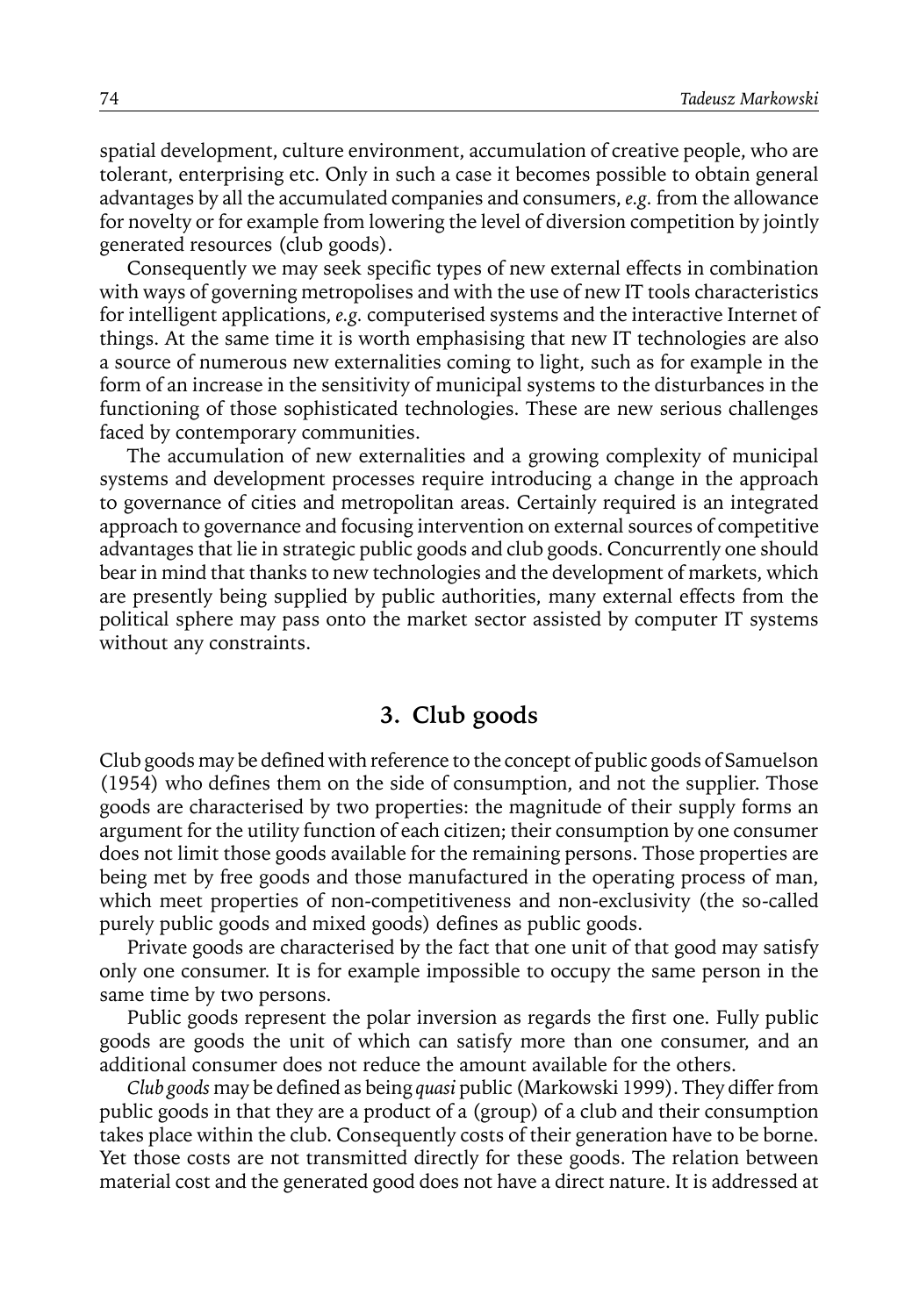a group, and is not identifiable with the given product. Club goods are a pro-market product of an activity having a character of an externality, which nevertheless has a significant feature that distinguishes it from typical externalities. In the process of its generation it becomes possible to control mutually the magnitude of operation by club members. There is no possibility of excluding an entity being a member of the club fully from usage of club goods, and within the club there is no competition. The differentiated satisfaction level from consumption of club goods may on the other hand arise from differences in individual internationalisation costs.

According to the above formulated definition, public club goods include social capital. Its growth is determined among others by the territorial system of institutions and organisations. An important activity of public authorities is enhancing the quality and level of social capital. Over a longer period the establishment of high social trust serves as basis to guarantee the durability of the network. Such an activity is of a horizontal nature, and may hence serve all participants of the market play, including the currently developing production and service clusters.

The concept of club goods allows better clarification of the essence of territorial capital as a new qualitative development factor. "New generation club goods" produced on functional areas are a manifestation and a measure of the quality of territorial capital. The concept of club goods also allows clarifying the nature of gaining competitive advantages by production and service clusters. In a global chase for economic growth, regional and local policy of stimulating the competitiveness of the regions and localities is becoming increasingly widespread, and the concept of network economy and supporting the development of clusters by public authorities is becoming public practice within a globalised economy.

### **4. Effects and goods with location relations (spillovers) and of global nature**

The useful classification of externalities is not easy owing to the complexity of features and belonging to different sets. Consequently external goods belong to fuzzy sets. Criteria for their classification are consequently to be used not only to cognitive purposes, but also conform to needs of the decision making process and the determined development objectives. As the growth is phase-based and each territorial unit has its own specific nature and its own spiral of development changes, the appropriate identification of weight, sequence and scope of the intervention with external effects assures a better likelihood of success and giving rise to desired changes in the system being controlled. There is no need of emphasised that in this case there is a need of packet (concentrated) sequential activity *i.e.* once arising from the strategic approach.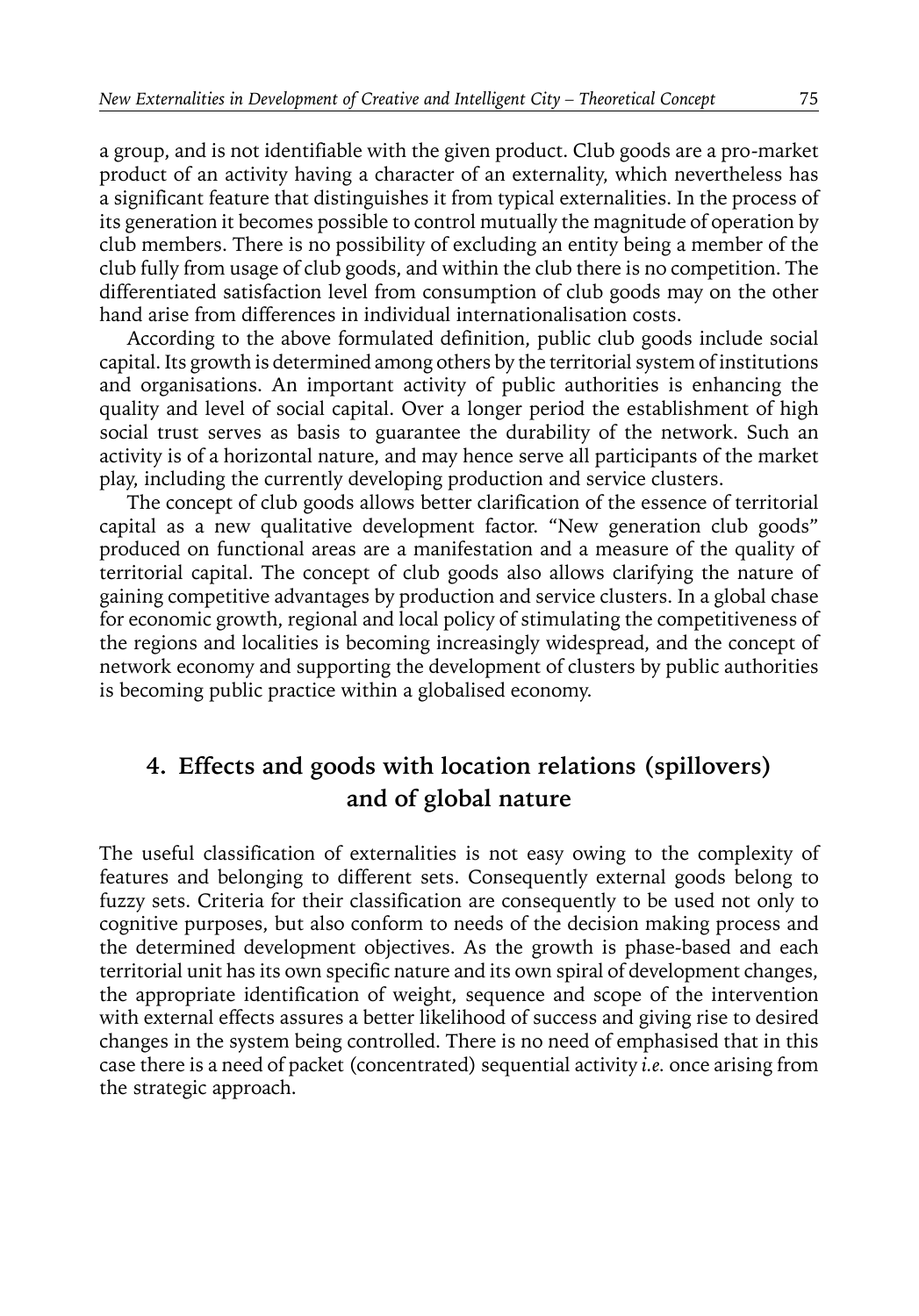#### **Globalisation of externalities and public goods**

A closer analysis of the so-called public goods and negative public goods with a global nature allows drawing a conclusion that this type of zeroes and ones classification, *i.e.* local and global goods, is an overly simplified approach. *De facto* in the process of globalisation of externalities of a public nature we are faced with effects of a "mixed nature", *i.e.* with different involvement level of manufacturers and recipients, both global and local. This feature is particularly important because it determines real possibilities of interventions in defective market relations and the activity of agencies aimed at generation or elimination of externalities. Institutions which would be capable of intervene in those effects at a global level may do so via specific mechanisms of soft coordination; agreements, treaties, covenants. This problem is particularly visible in the case of external technological environmental effects. There are known problems connected with national commitments undertaken during global summits for example with respect to reducing  $CO<sub>2</sub>$  emission. Similar crucial problems ensue during attempts at coordinating actions with countries operating under more formalised international structures, such as the EU. Theoretically it could be assumed that global public effects may be defined although in practical terms we would not be able to find an example of such public goods which would be fully public.

In the globalisation process of externalities attention should be drawn to the fact that a part of them is undergoing the stage of internationalisation, *i.e.* their creation by specific international clubs. This concerns financial systems, and *de facto* the guarantee of its stability, international legal systems, health security, Internet security, *etc.* Institutional systems – local and global – are certainly unable to catch up with globalisation processes of public goods (Public Goods … 2008, UNIDO).

Making a more in-depth analysis of the so-called public goods and negative public goods of a global nature allows the presumption that such zeroes and ones classification is merely a simplified approach. In the globalisation process of external effects of a public nature the involvement level of global and local manufacturers and consignors differs. *De facto*, we are faced with externalities combining the global and local dimensions, *i.e.* "glocal" effects.

Taking into account the fact that glocal effects as a rule entail a certain level of exclusion and competitiveness arising from private or public costs of their internalisation (price based and/or cost based) those acquisition costs are one of the causes of a diversion game, *i.e.* falling into a social trap like "travelling without a ticket"; be it in usage or in supply of public goods). Interventions of nation-states in the provision and consumption of public goods of a global character are also of a diversion nature. They acquire for example the character of creating alternative political external advantages to the generated public goods or legal acceptance of negative external effects that allow achieving competitive advantages at the cost of the environment.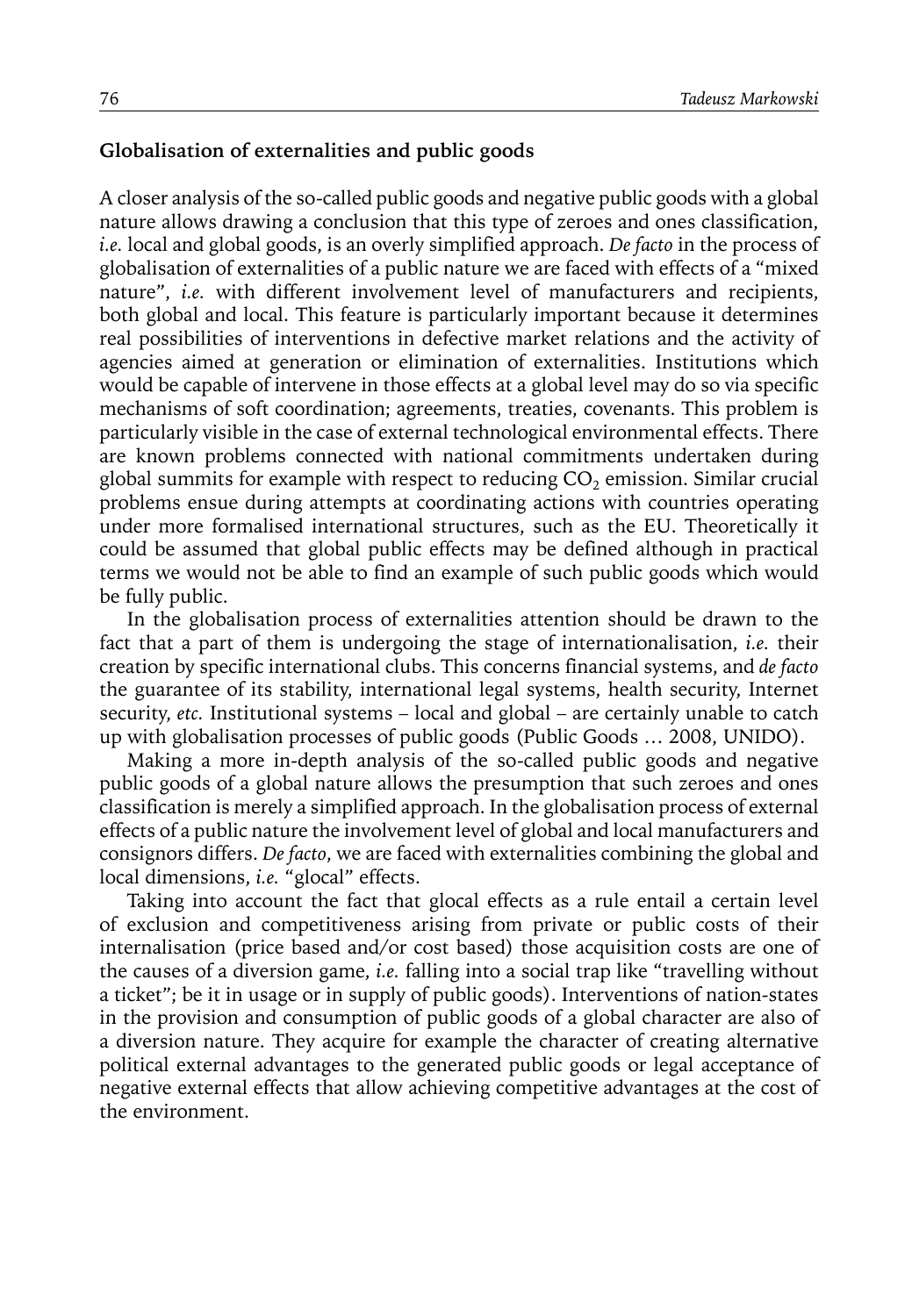#### **5. Network externalities**

Worthy of attention is the discussion among economists started in 1980s with respect to the so-called network externalities. This concept is related to specific market of suppliers and recipients of products and services connected with the specific relation system, be it a computer, or telephone one, but also certain determined agreements and contracts (loyalty system). The development of this concept and its application in practice may be of importance for the new paradigm of development policy that is becoming adapted to new features of contemporary economy, *i.e.* network nature and dynamisation of flows. The economists have assumed that if any externalities do appear they would have to be a result of market being defective for network products. However, Katz and Shapiro (1985) and Lebowitz and Margolis (1995) have proven that within the network many pecuniary externalities remain within the category of operation of a market mechanism and over a long time period externalities of a pecuniary nature are subject to automatic internalisation mechanisms under the impact of the market, and so they do not require public intervention. The situation becomes slightly different when the leading participant in a network is the public authority. In such circumstances we may agree with intervention on a contractual basis (public entity exercises control within the network), particularly if we consider those relations with respect to the essence of club goods. This shows that externalities generated under the network, either positive or negative, are subject to specific control of members of the club (network). This specific feature shows that a mechanism exists in the network that allows both price and cost internalisation of appearing externalities on a contractual basis. Consequently such cases require a specific approach to network structures. Certainly intervention may not be analysed in the form of correcting the regulatory market, however, it can on the other hand be streamlined, to achieve among others hastening of the process during which competitive advantages are built of such a system in relation to the competition. Naturally such intervention would be justified in the event of a functional and territorial system, in which the major part of participants in the relation system perceived a relation between the generated effects and location within the functional area, and to each usefulness function of production and consumption we may ascribe an external effect with the territorial address of network participant.

The concept of network products and network externalities may be of importance for contemporary development policy. We may draw attention to several issues, which arise from this concept for the development of functional zones, including naturally urbanised areas. The possibility of interventions in such a network would be dependent on the globalisation level of producers and clients. The producer may be local, and the client global. It is possible that geographical clusters of producers may appear, and that spatial concentration may occur of clients under global markets, *etc.* There are a lot of combinations and the dynamics of changes also within the spatial range is very high. Execution of the development politics requires good identification of modern and anticipated processes, high flexibility of operation and quick adaptive response to the new situation. Unfortunately in practice of this policy growing inconsistencies may be observed between features of contemporary development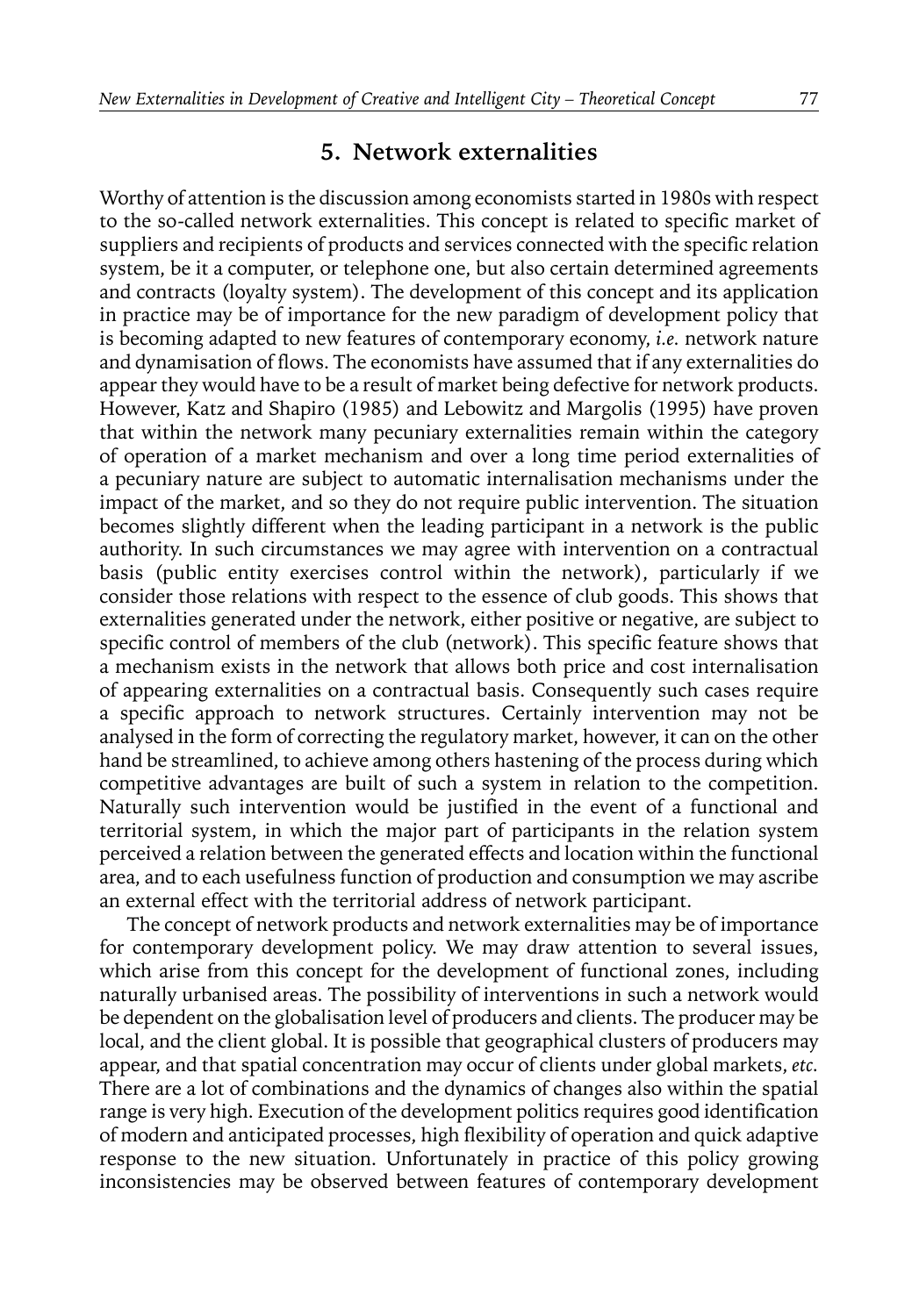processes and the increasingly intensified bureaucratisation and over-regulation of intervention methods. This reduces the effectiveness of the policy. In many cases the intervention becomes washed out with real needs generating immeasurable secondary political effects and deepening the dysfunction of markets. As a result an increasing challenger of modern times is the frailty of public institutions that require new operation (effective one) in the network system of globalised institutions<sup>1</sup>. Currently this system is in a phase of deep "crisis".

### **6. New types of public goods and club goods as factors of modern competitive advantages (strategic club goods)**

Sources of competitive advantages may be divided into three groups.

- y The first group are sources arising from internal effects, *i.e.* the applied technology, management methods, reputation and brand, *etc.*
- The second group arises from the external market situation, *i.e.* the impact of specific prices of material and non-material resources.
- The third group externalities (positive and negative non-market impacts) obtained based on costs and without costs from the surroundings, including effects of accessibility (agglomeration), *i.e.* proximity to resources, clients, suppliers, recipients, information *etc.*

In group 3 of the factors an increase is taking place of the role of club goods in cities which have entered the growth path (metropolises, intelligent cities, creative cities *etc.*). They may be called new wave cities of the 4th Kondratiev's wave.

In the light of these considerations an attempt was made at making a listing of externalities according to various criteria. This attempt was to a large extent means to present the complexity of the problem and to start further scientific discourse than recommending a single "practical" classification, *e.g.* for needs of local policy oriented at the development of a "creative" city.

New driving forces of development, *i.e.* new sources of effects and competitive advantages of companies include traditional externalities taking into account new conditions and technologies, as well as fully new effects. Examples of sources of effects and location factors of the modern economy comprise among others the following:

- Municipal logistics. It may affect the organisation of supply chains between companies (give rise to new qualitative agglomeration effects).
- Social and technical infrastructure that affects resources of qualified employees<sup>2</sup>.

<sup>&</sup>lt;sup>1</sup> We are still looking for a name depicting the new type of relational network economy, in which the main role is played by high quality human capital developed in an interactive high quality spatial and social surroundings.

<sup>&</sup>lt;sup>2</sup> Processes of practical control of development underestimate the driving force of externalities generated by public authorities and various entities executing investment operation in a city. Especially in the case of implementation of large infrastructure facilities, which entail the common risk of considerable delays in their implementation process. A delayed investment in many cases loses its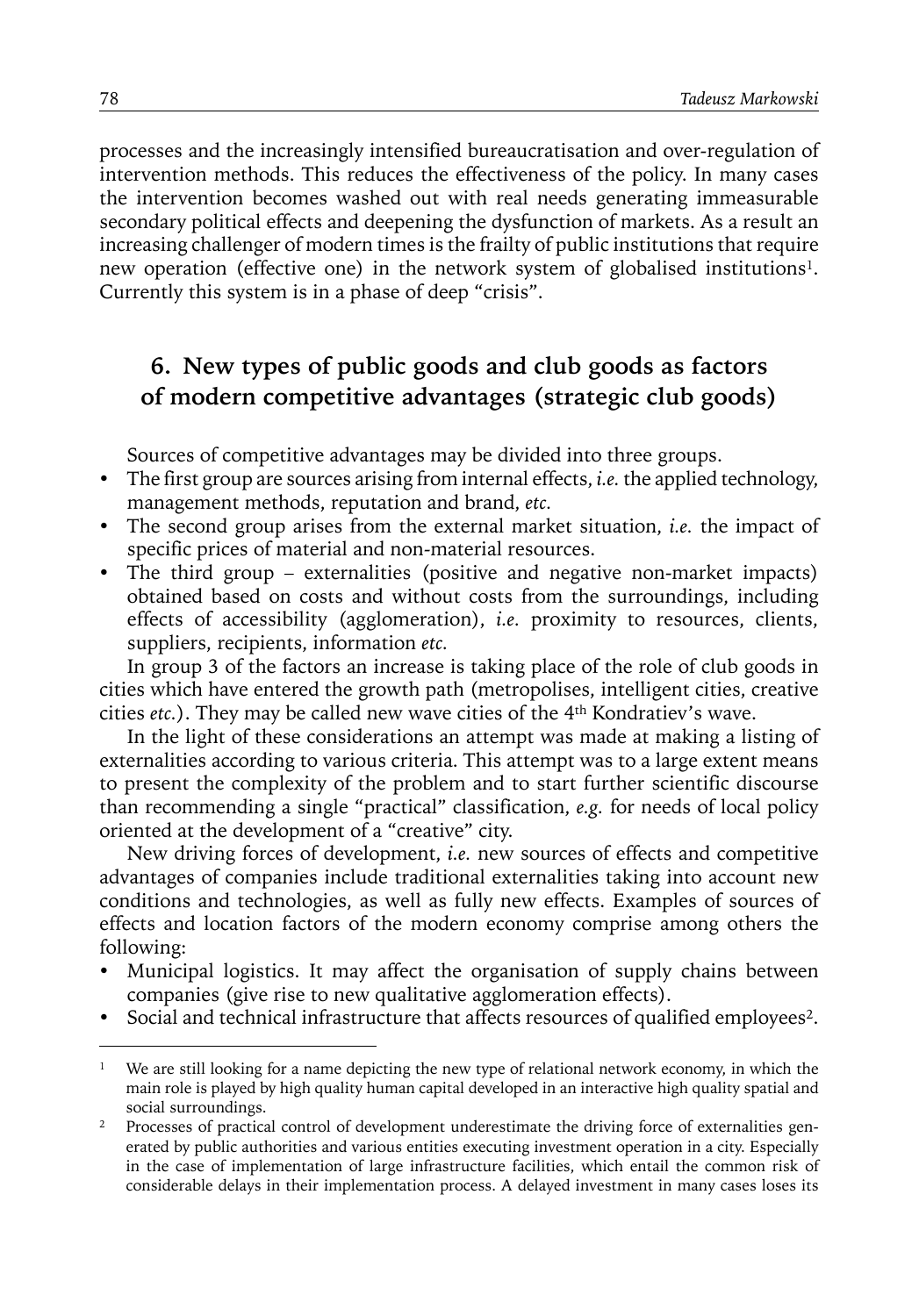- Business and research infrastructure built for manufacturing operation, technological parks, exhibition centres, congress facilities, fair buildings
- Effective public governance, including also management of information in the city in combination with intelligent IT systems, allows energy savings and acts as catalyst and generates new externalities and public goods of a global nature3.
- y Externalities from human capital. These are public and private investments in knowledge and skills, a well organised education system, quickly responding to changes, anticipating needs, cooperating with innovative policy. Tolerance and talents are a product of specific municipal agglomerations of people and effects generated by nonmaterial culture, material culture and work culture. They are new types of advantages from urbanisation, and *de facto* bring about new specifics connected with processes of spatial metropolisation. They are a type of metropolitan externalities.
- y Social capital; trust and its forms *e.g.* bonding capital and bridging capital (also the latter one is acquiring glocal features). Capital of joint values, group solidarity, propensity to cooperating in the sector of enterprises of the territorial system. Ability of private enterprises to investing in the growth of highly mobile manpower. All those factors allow a considerable reduction of supervision costs and labour control.
- Flexible labour market; it is an externality especially for many innovative companies; it is also a derivative of other cumulated externalities, *e.g.* high daily spatial mobility of the population, arising from the development of private and public transport.
- Self-organisation abilities of local communities.
- System of social security.
- Climate of entrepreneurship.
- $\bullet$  Resilience of a city (ability of getting out of the crisis).
- Propensity and ability of cooperating local self-government entities partnership.
- Effects connected with the functioning of political systems, including political stability and foreseeability,
- Legal stability.
- Low inflation cost.

For each municipal system it is possible and necessary to seek for a specific hierarchy, order and combination of location factors, including generated attractors of externalities. Generic classification of externalities should be supplemented by their specific economic features. An example of classification by economic criteria is presented in Table 1. A cross analysis of features of externalities allows better

anticipated advantages and significantly changes the interdependencies with other competitive cities, and consequently changes the initially anticipated growth trajectories.

<sup>&</sup>lt;sup>3</sup> One of the challenges is opening the lever of the rate of technological changes with social and political changes. The latter ones may turn out to be more hazardous if there is a negative selection mechanism of political activists and administrative staff. The latter ones are much slower. It may be presumed that this gap is smaller in larger metropolises and in the functional areas with a high potential of human capital. This gives such cities a competitive advantage as compared to smaller cities even despite less socially polarised ones with average higher living quality.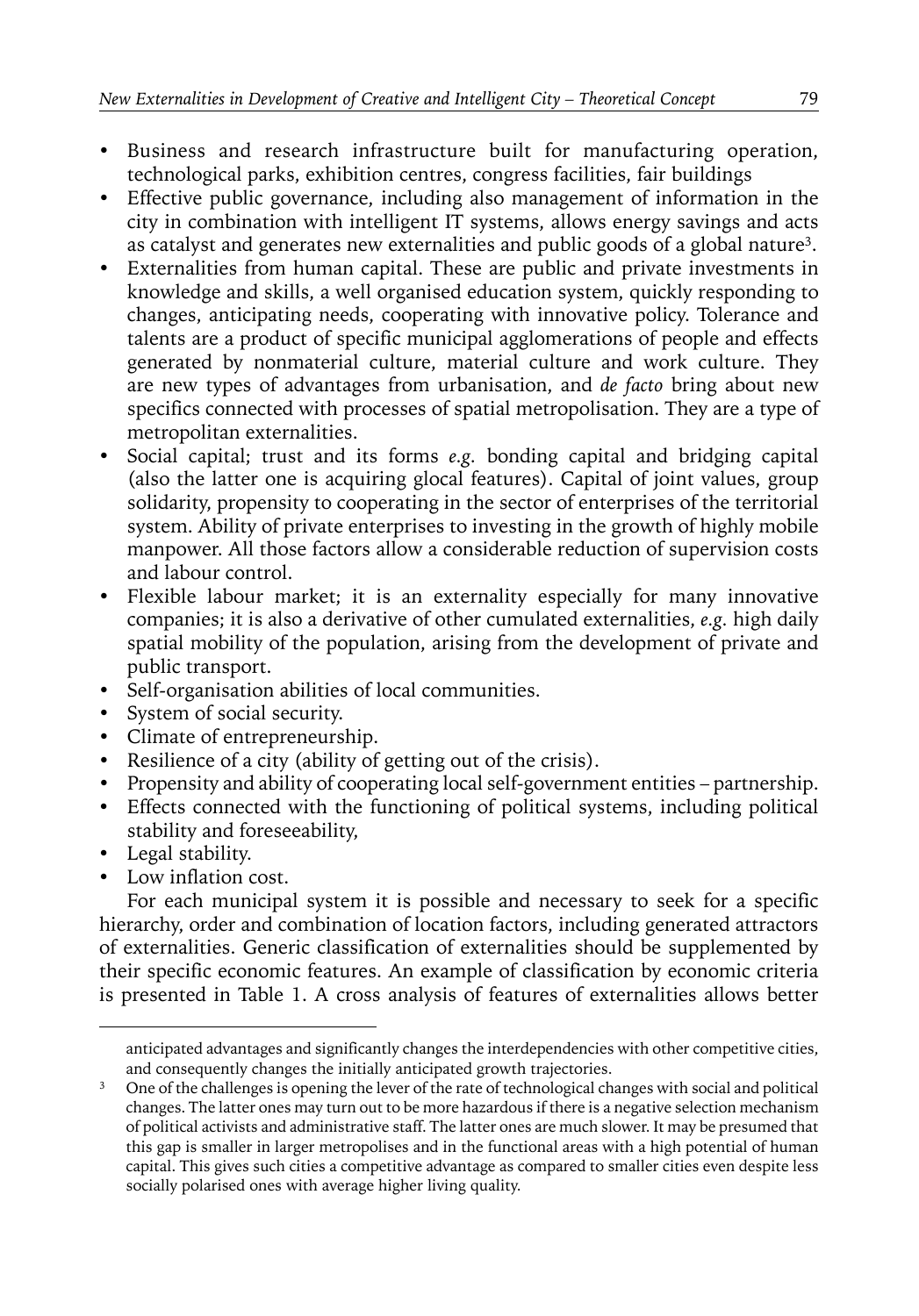determination of fields of effective intervention in the system of indirect promarket impact on the economic development of a creative city and selection of an appropriate set of tools with respect to integrated development policy.

| Criterion                                                                                                            | Types of externalities                                                                                                                                                                                                                                                 |
|----------------------------------------------------------------------------------------------------------------------|------------------------------------------------------------------------------------------------------------------------------------------------------------------------------------------------------------------------------------------------------------------------|
| • Taking into account usability (satisfaction) in<br>production and consumption                                      | • Negative effects, positive effects, public goods,<br>negative products (public bads)                                                                                                                                                                                 |
| • Taking into account individual and/or collective • Public and private effects (purely public),<br>consumption form | quasi-public, club goods                                                                                                                                                                                                                                               |
| • Taking into account the generation method                                                                          | • Public and private effects, (grope) club goods,<br>quasi-public, free goods                                                                                                                                                                                          |
| • Taking into account the ownership form                                                                             | • Private effects, national effects, group effects<br>(club goods), free goods                                                                                                                                                                                         |
| Taking into account spatial range                                                                                    | • Universal effects (nonspatial, global), effects<br>interrelated by localisation (spillovers),<br>quasi-global (glocal), club goods - territorial<br>effects, club goods - functional                                                                                 |
| Taking into account source and form in which<br>externality is manifested                                            | • Technological effects, pecuniary effects,<br>political effects, interactive costs (congestion),<br>social costs (non-identifiable perpetrator)<br>• Transfers and services and products free of<br>charge and partly at a charge (public services -<br>public goods) |
| • Side effects of the generation and consumption<br>process                                                          | • Technological effects, pecuniary effects,<br>political effects, congestion costs, social costs                                                                                                                                                                       |
| Taking into account the necessity of absorption<br>(consumption)                                                     | • Optional effects, obligatory effects                                                                                                                                                                                                                                 |

Table 1. Classification of externalities according to economic features

Source: Own study.

### **References**

- Azkuna I. (Ed.) (2012) Smart Cities Study: International Study on the Situation of ICT. Innovation and Knowledge in Cities. The Committee of Digital and Knowledge<sub>□based</sub> Cities of UCLG, Bilbao.
- Bassam A. AlBassam (2013) The Relationship between Governance and Economic Growth During Times of Crisis. *European Journal of Sustainable Development*, 2, 4: 1-18.
- Church J., Gandal N. (1993) Complementary Network Externalities and Technological Adaptation. *International Journal of Industrial Organization*, vol. 11: 239- 260.
- Cornes R., Sandler T., (1986) The Theory of Externalities, Public Good, and Club Goods. *Cambridge University Press*: 303.
- Dembowski J. (1989) Zarys ogólnej teorii zasobów naturalnych. *PWN*, Warsaw.